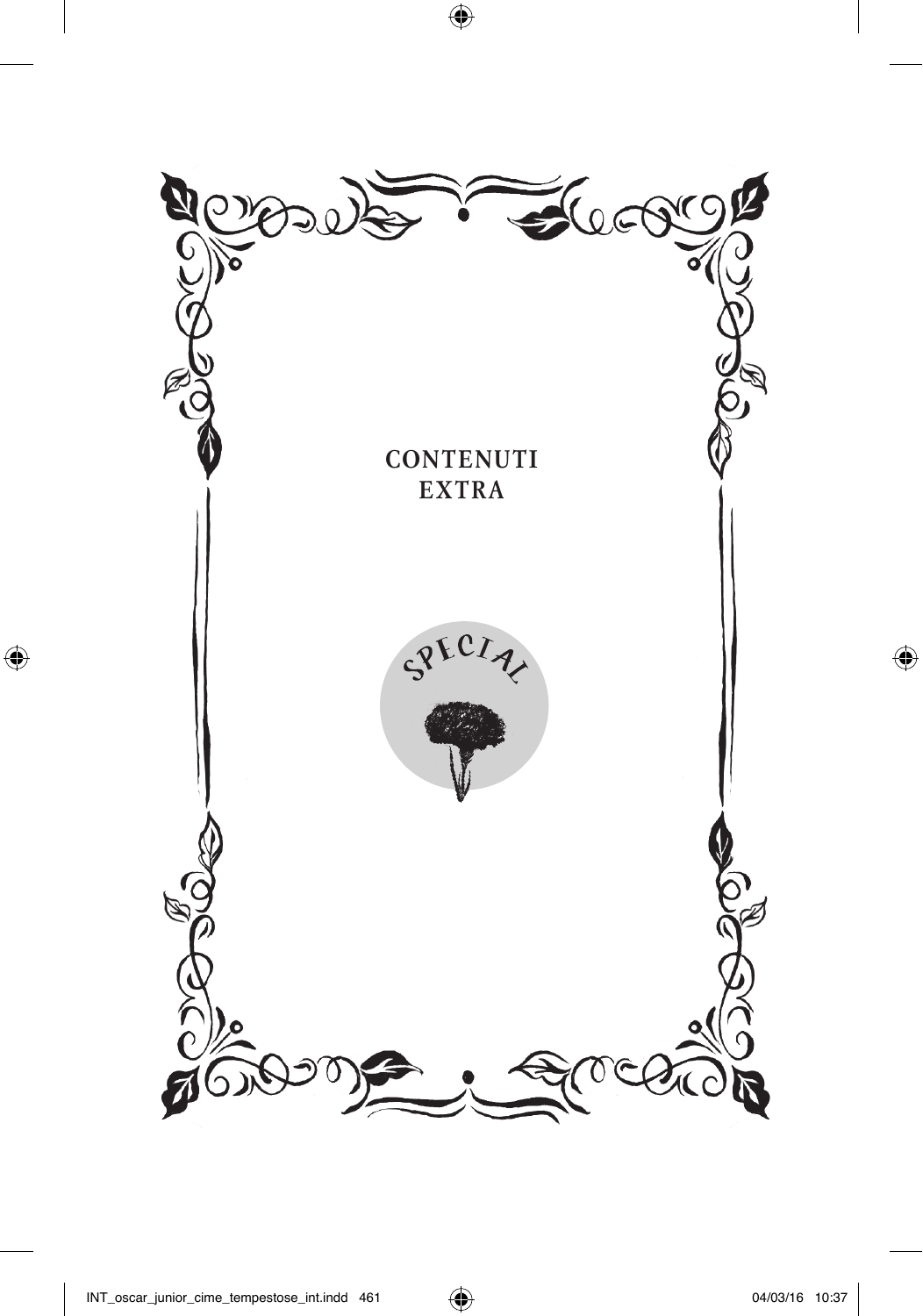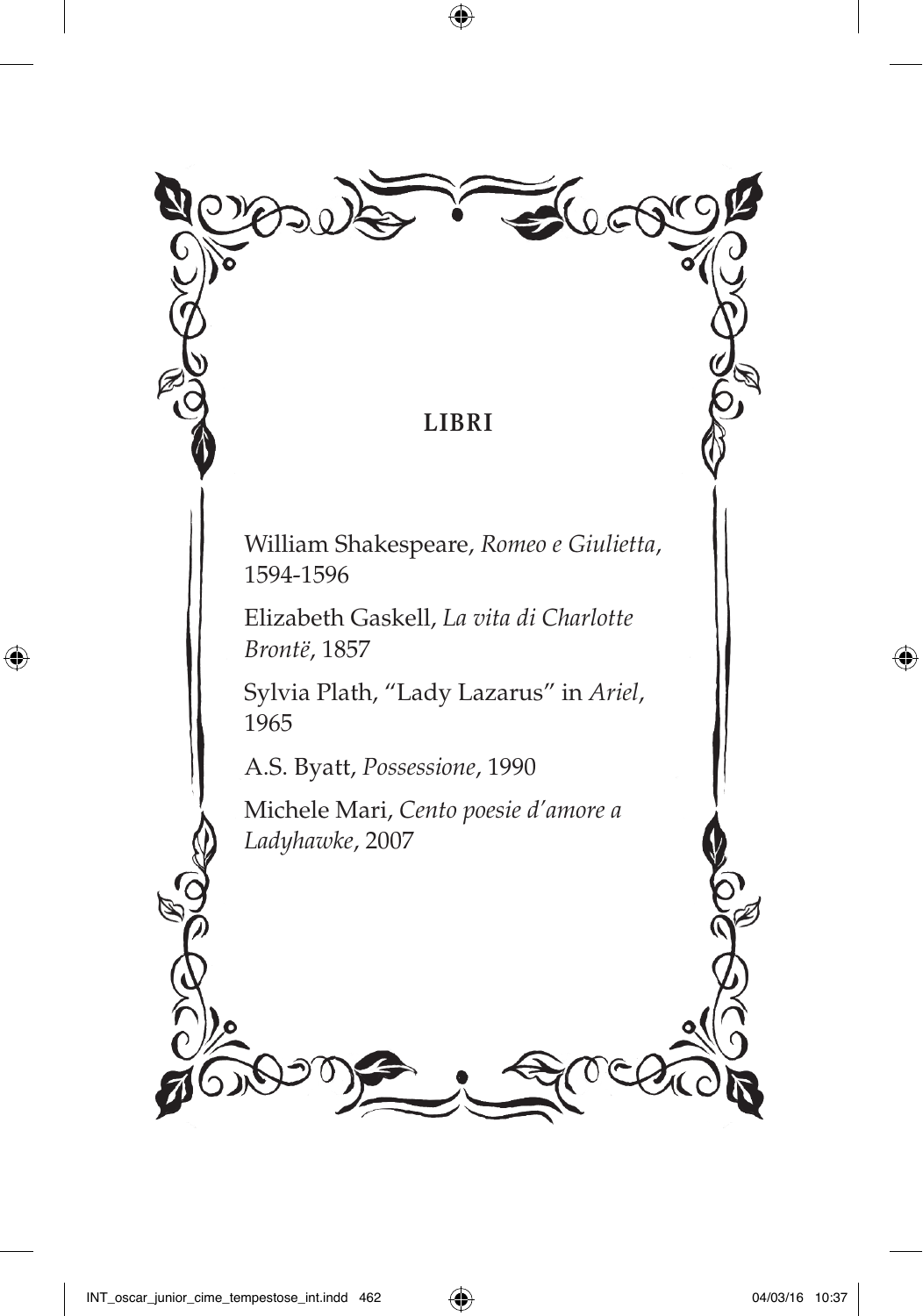

Posy Simmonds, *Gemma Bovery*, 2001

 Davide Toffolo, Giovanni Mattioli, *Piera degli spiriti e altre storie*, 2008

 Yann - Edith, *Les hauts de Hurlevent*, 2009

Hiromi Iwashita, *Cime tempestose*, 2009

Craig Thomson, *Habibi*, 2011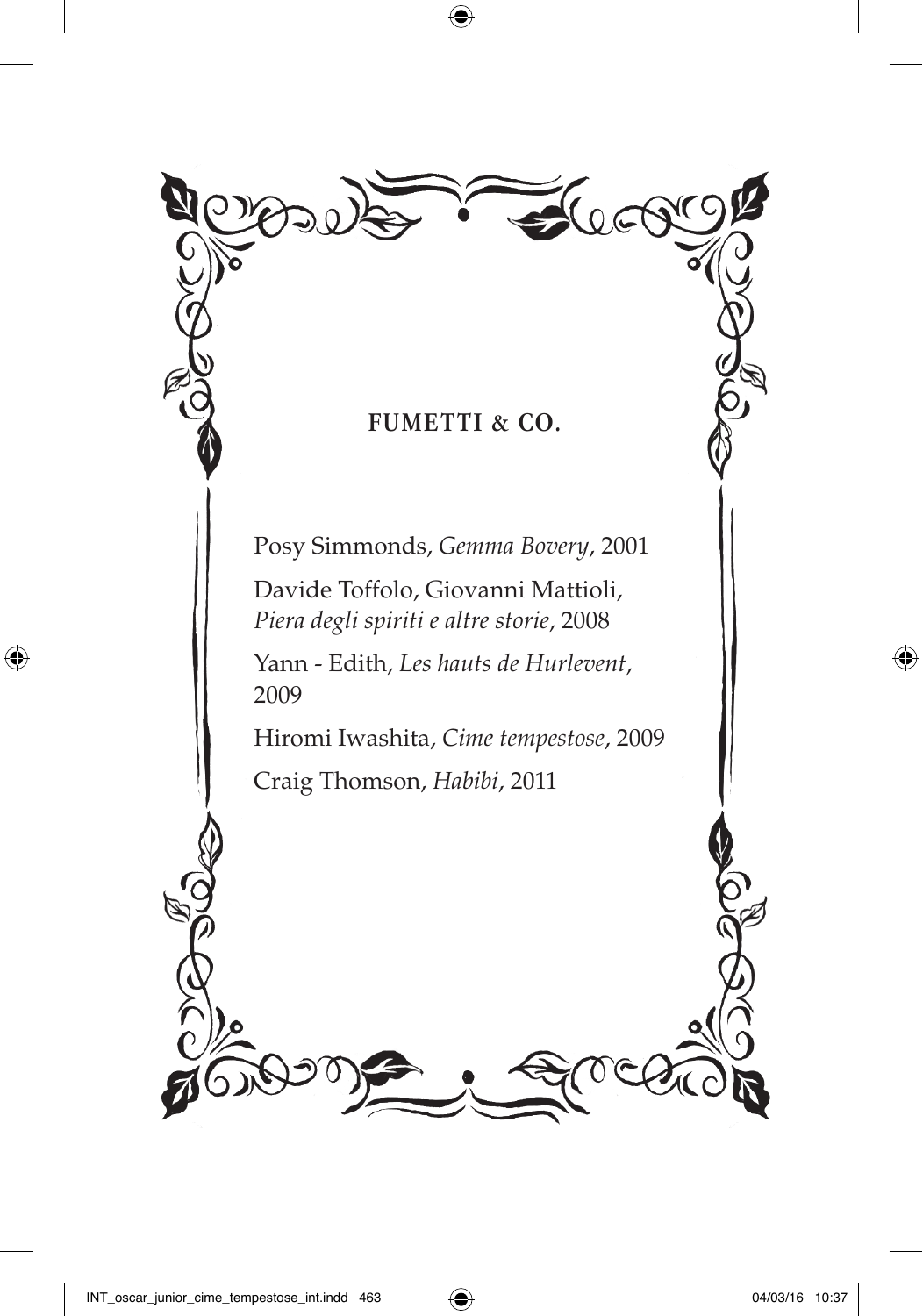

*Cime tempestose*, di William Wyler, 1939

 *Cime tempestose*, di Peter Kosminsky, 1992

 *Ritratto di signora*, di Jane Campion, 1996

 *Se mi lasci ti cancello*, di Michel Gondry, 2004

 *Downton Abbey*, di Julian Fellowes, 2010 (serie TV)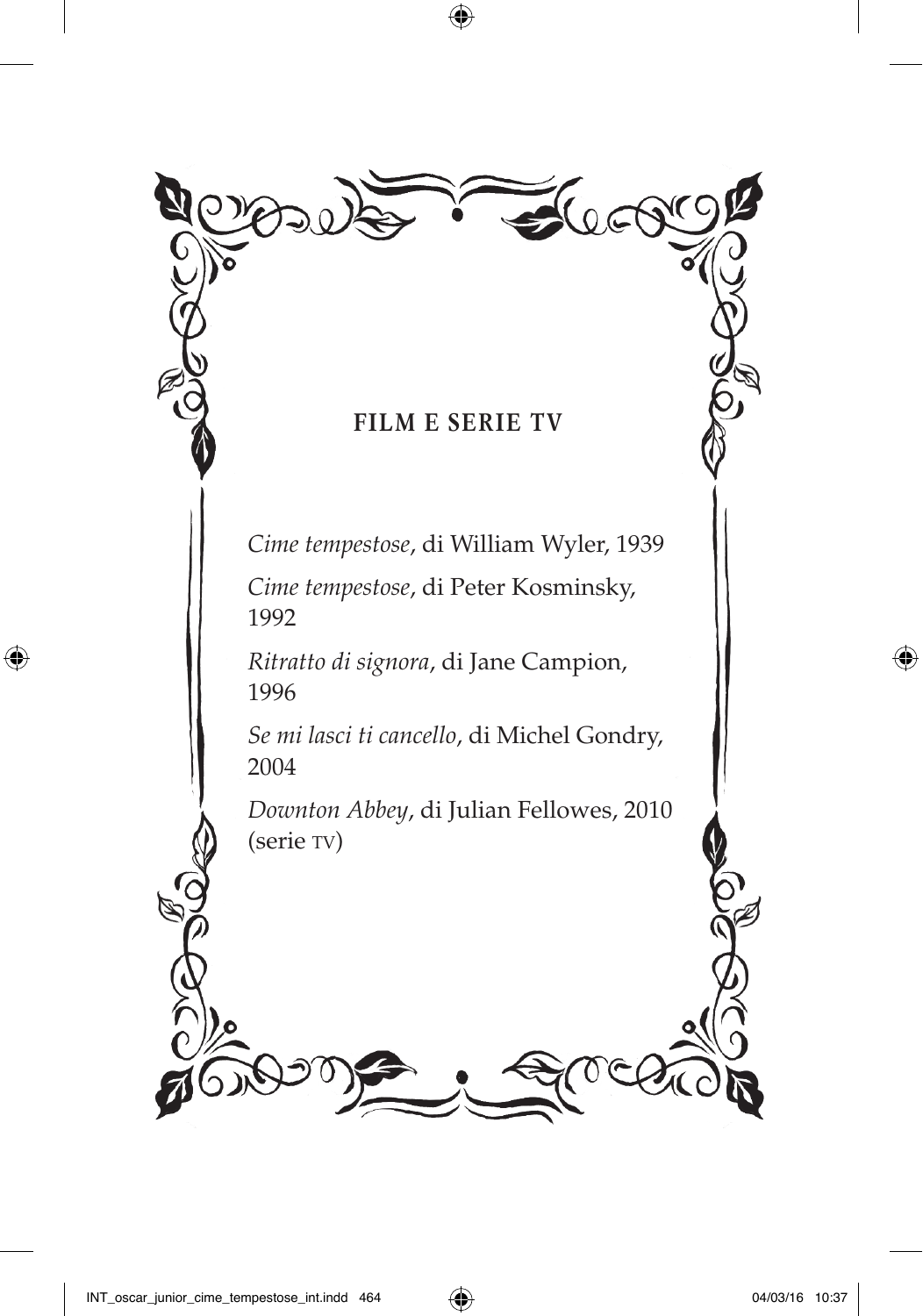